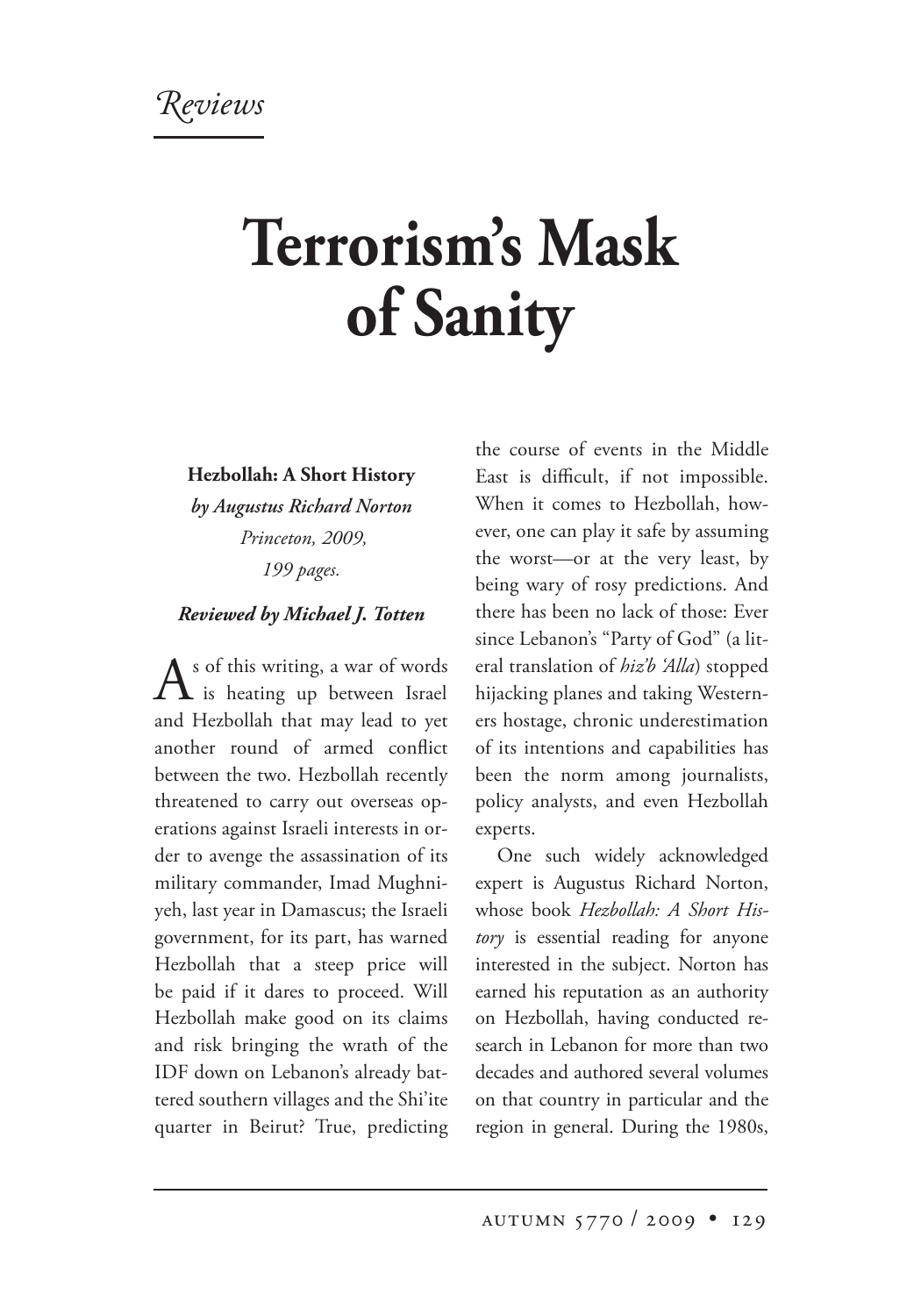when Hezbollah first emerged, he was a U.S. Army officer and military observer for the United Nations near the southern Lebanon border with Israel. In 1993, he became a tenured professor of both international relations and anthropology at Boston University. Like all good academics, Norton strives here for an objective view of his subject: "The purpose of this book," he writes in the prologue, "is to offer a more balanced and nuanced account of this complex organization" than has been provided before. He mostly succeeds. His short history is not a polemic, after all. He does not grind an axe, nor does he serve as a Hezbollah apologist, as some sympathetic Westerners have been wont to do. On the contrary, the book is long on facts and refreshingly short on opinion. Moreover, the new 2009 paperback edition includes an afterword that corrects some of the mistakes in the first edition.

In this short but dense volume, Norton documents in detail how and why Hezbollah was founded in South Lebanon in the crucible of civil war, and he goes on to explain the group's role during that war and how it emerged as the champion of Lebanon's ideologically fractious Shia community. Like Hamas, Norton shows, Hezbollah acquired much of its support by providing social services

such as education and medical care to parts of the country long neglected by the state—even as it waged a proxy war against the "Zionist enemy" to the south. During the last decade or so, however, Hezbollah has attempted to show a more moderate face to the world, following the laws of war a bit more than Hamas and a lot more than al-Qaida. Yet if Hezbollah may be described as "restrained" in comparison to some other terrorist groups, it is hardly moderate in any objective sense, a fact of which Norton is well aware. Indeed, he points out that toward the end of Lebanon's civil war in the 1980s, Hezbollah's kidnapping spree made the country so dangerous for Westerners that the U.S. State Department prohibited using American passports to travel there until 1997. And if some analysts have split hairs over whether it is in fact a guerilla organization or a terrorist group, Norton's account of the source of Hezbollah's notoriety—its slate of kidnappings, murders, hijackings, and car bombings, usually against civilian targets, and some as far away as South America—should lay to rest any questions of that particular debate's relevancy.

Nonetheless, there are some problems with Norton's book, which the benefit of two years' worth of hindsight have brought squarely into light. Aside from its exhaustive research and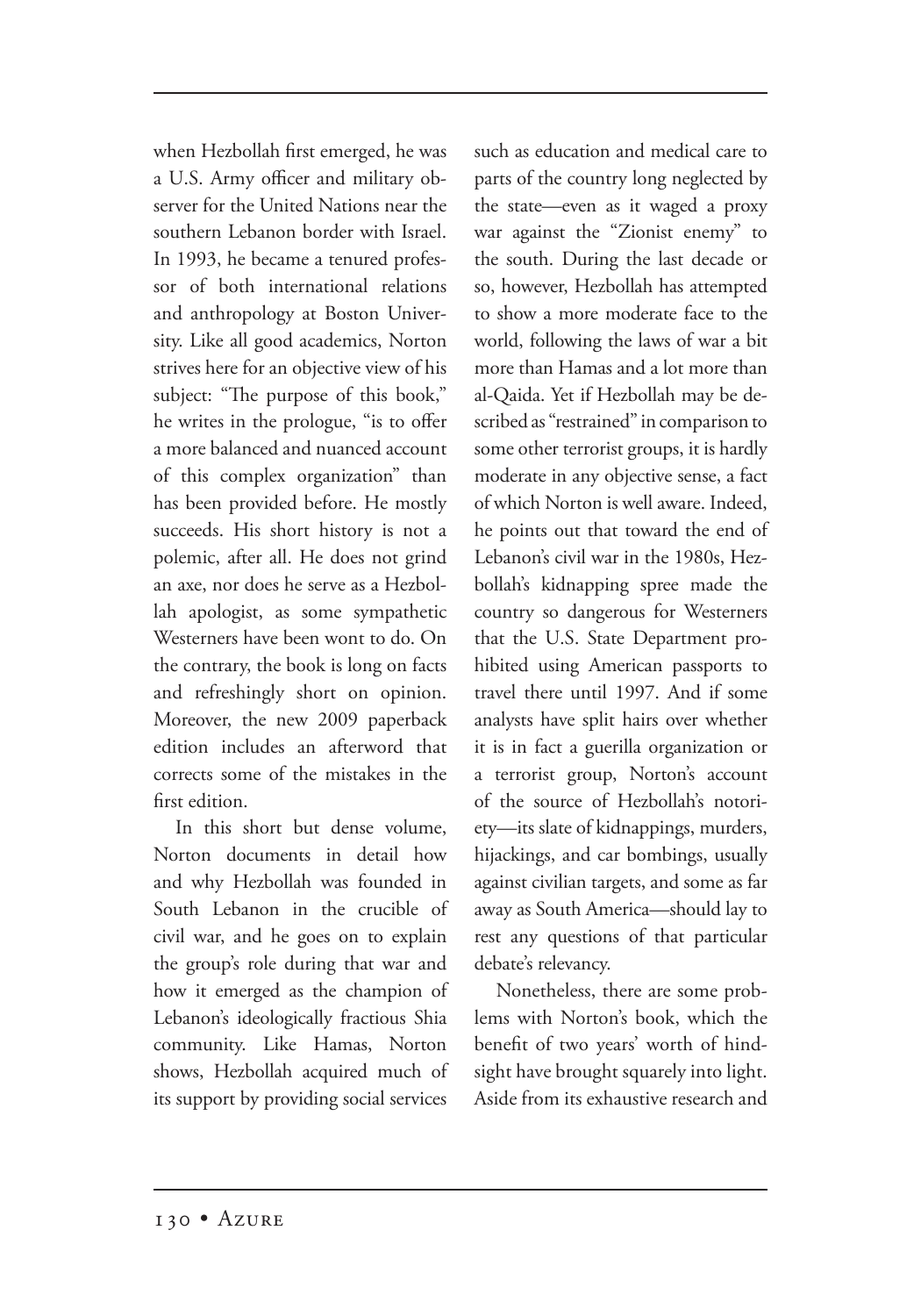wealth of detail, it offers a valuable lesson on the misunderstanding that permeates most Westerners' assessments of Hezbollah—a misunderstanding with dangerous implications for foreign policy in the Middle East.

s Norton's book makes clear, there is such a thing as being *too* even-handed and balanced in one's analysis. While he undoubtedly set out to be as objective as possible, as any good analyst or historian should be, more than once Norton lets this tendency get away from him. The result is a series of equivalences that are farfetched at best and absurd at worst.

Perhaps the most glaring example is Norton's depiction of Hezbollah's long series of confrontations with the State of Israel. From its inception, war with Israel has been a defining aspect of Hezbollah, and it is therefore no surprise that Israel's northern border seems always just about to boil over. Yet, from Norton's description, one would assume that *both* parties are equally to blame for this situation. Regarding the Second Lebanon War, for instance, he writes that "both sides were clearly itching for a fight." Norton has a point here, but just barely: After Israel evacuated southern Lebanon in 2000, Hezbollah started one skirmish after another along the border fence. The IDF, over time, grew weary of these low-level attacks and prepared for a stronger response if they continued. To say, however, that Israel "itched" for a fight is a stretch. Former Israeli prime minister Ehud Barak was elected in part because he promised to withdraw the army from Lebanon and end the conflict once and for all. As far as Israelis were concerned, they no longer had a reason to fight with Hezbollah about anything. They were flat-out sick of combat in Lebanon, and in no way eager for more. In contrast, Hezbollah justifies its existence, ideologically, by continuing its "resistance" against and war with Israel.

Not four pages later is a similar example: Israeli ambassador Dan Gillerman, Norton writes, referred "to Hezbollah as a cancer that would have to be cut out. The Israelis certainly have no monopoly on this sort of language; Hezbollah propaganda routinely refers to Israel as a cancer." Again, this is technically accurate. Both Israel and Hezbollah have used the word "cancer" to describe each other. Norton's attempt to draw an equivalence between these two usages, however, is questionable. Like it or not, there is a world of difference between describing an entire country as cancerous and describing an aggressive terrorist organization in the same way.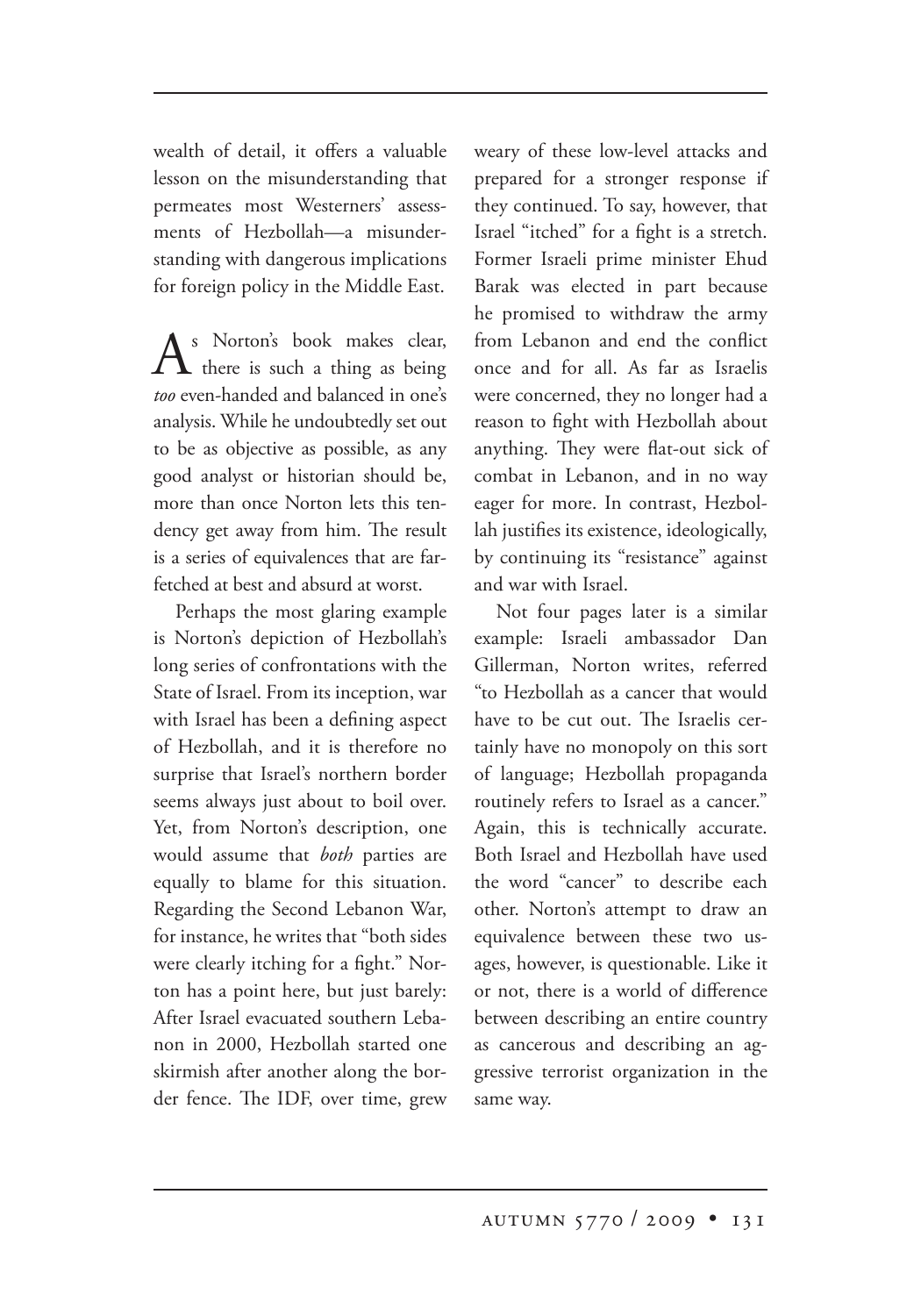In the conclusion to Norton's chapter on the 2006 war, he uses the "both sides" formulation to make a point that is not just misleading, but false. "After the war of arms ended," he writes, "the war of words began, as each side struggled to persuade friend and foe alike of [its] victory, revealing the fragility of claims on both sides." It is true that plenty of Israelis mocked Hezbollah Secretary General Hassan Nasrallah's declaration of "divine victory" from the smoldering ruins of the suburbs south of Beirut, but hardly any of them insisted they had won. On the contrary, the war was perceived as a catastrophe by Israel's left, right, and center alike. In its aftermath, then-prime minister Ehud Olmert's approval ratings plunged to single digits. Meanwhile, Nasrallah put up bombastic, triumphant billboards throughout the territory he controlled, including the major road that connects Beirut to its international airport.

Such strained attempts at equivalence are at times just a minor annoyance, and I would be inclined to give Norton a pass on the matter, except for the fact that they expose his worst blind spot: his difficulty in acknowledging the simple fact that Hezbollah is nothing like Israel. Israel is a sovereign country and a democracy. Hezbollah is a theocratic terrorist organization backed by an equally theocratic regime in Iran. To paint them as in any way similar is bound to lead a historian into error, especially with regards to predicting how one, the other, or both are likely to behave in the future. In Norton's case, that is exactly what has happened.

Martin Kramer, a fellow at the Shalem Center and the Washington Institute for Near East Policy, has pointed out on his Web site that Norton's habit of giving Hezbollah too much credit long preceded the publication of *Hezbollah: A Short History*. In 1998, for example, before Ehud Barak ordered the IDF out of southern Lebanon, Norton wrote in the journal *Middle East Policy*,

Hezbollah, of course, must be mindful that the mood of general support that it now enjoys is hardly guaranteed, and that it would sacrifice much of its support base if it provoked violent Israeli retaliation against southern Lebanon. For that matter, it is apt to reiterate that Hezbollah calculates that it will be the beneficiary of an Israeli withdrawal, given its celebrated role in the resistance. Certainly, the modality of an Israeli withdrawal would include provisions for disarming Hezbollah in the South, as well as the creation of a security regime for the area. It is precisely this eventuality for which Hezbollah has been visibly preparing since its party congress in July 1995.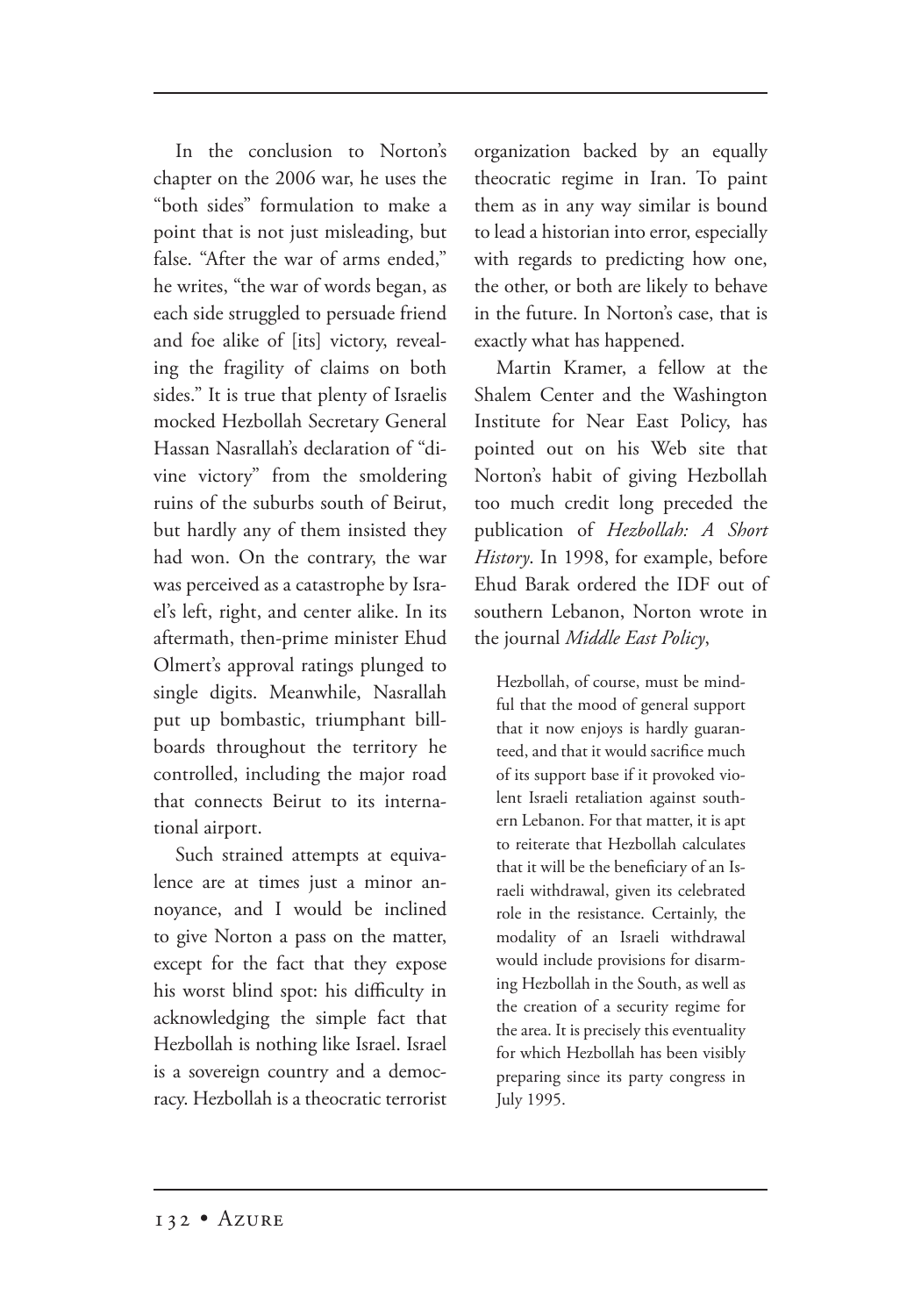Two years later, in an article published in *Middle East Insight*, Norton predicted that "Episodic attacks on Israel might occur from Lebanon, but the broadly popular resistance will close up shop when Israel leaves."

Unfortunately, none of this turned out to be true.

Norton further compounds the problem when, in the conclusion to *Hezbollah*, he equates the pro-Syrian "March 8" coalition, of which Hezbollah is a key member, with Lebanon's "March 14" movement, whose series of 2005 street protests succeeded in ousting the Syrian military from Lebanon. In late December of 2006, Hezbollah held a gigantic rally in downtown Beirut against the March 14 government led by Prime Minister Fouad Seniora and demanded that its own "March 8" alliance be given veto power over all government decisions. Hezbollah refused to disperse until its demands were met, drawing the country into a seventeen-month-long political crisis. "The previous year," Norton writes,

Western governments, especially the U.S. government, endorsed and encouraged similar protests to topple a pro-Syrian government, but now the shoe was on the other foot. If Washington and the predominantly Sunni world was aghast at Shi'ite muscle flexing, especially since it might well benefit Iran's power projection

into the wider Middle East, perhaps the most profound importance of the December protest, if it remains peaceful, will be a model for collective action in other Arab locales, which is a prospect no less distressing to the Arab world's autocrats.

But Hezbollah's protest did not remain peaceful, as the March 14 protests did. On May 7, 2008, following the Lebanese government's decision to shut down Hezbollah's illegal telecommunications network in the country's international airport, the organization initiated an armed assault on the western half of Beirut and the Chouf Mountains, carried out by militiamen wielding AK-47s, Molotov cocktails, sniper rifles, and rocket-propelled grenade launchers. Government buildings, businesses, and houses in the university and international-hotel districts were attacked. Television stations were ransacked and firebombed. At least 81 people were killed.

There was, in other words, no symmetry whatsoever between the March 14 demonstrations and Hezbollah's siege on Lebanon's government; neither their aims nor their methods were in any way similar. The March 14 protests succeeded in forcing out a foreign occupation army. Hezbollah sought to weaken or overthrow the Seniora government, which was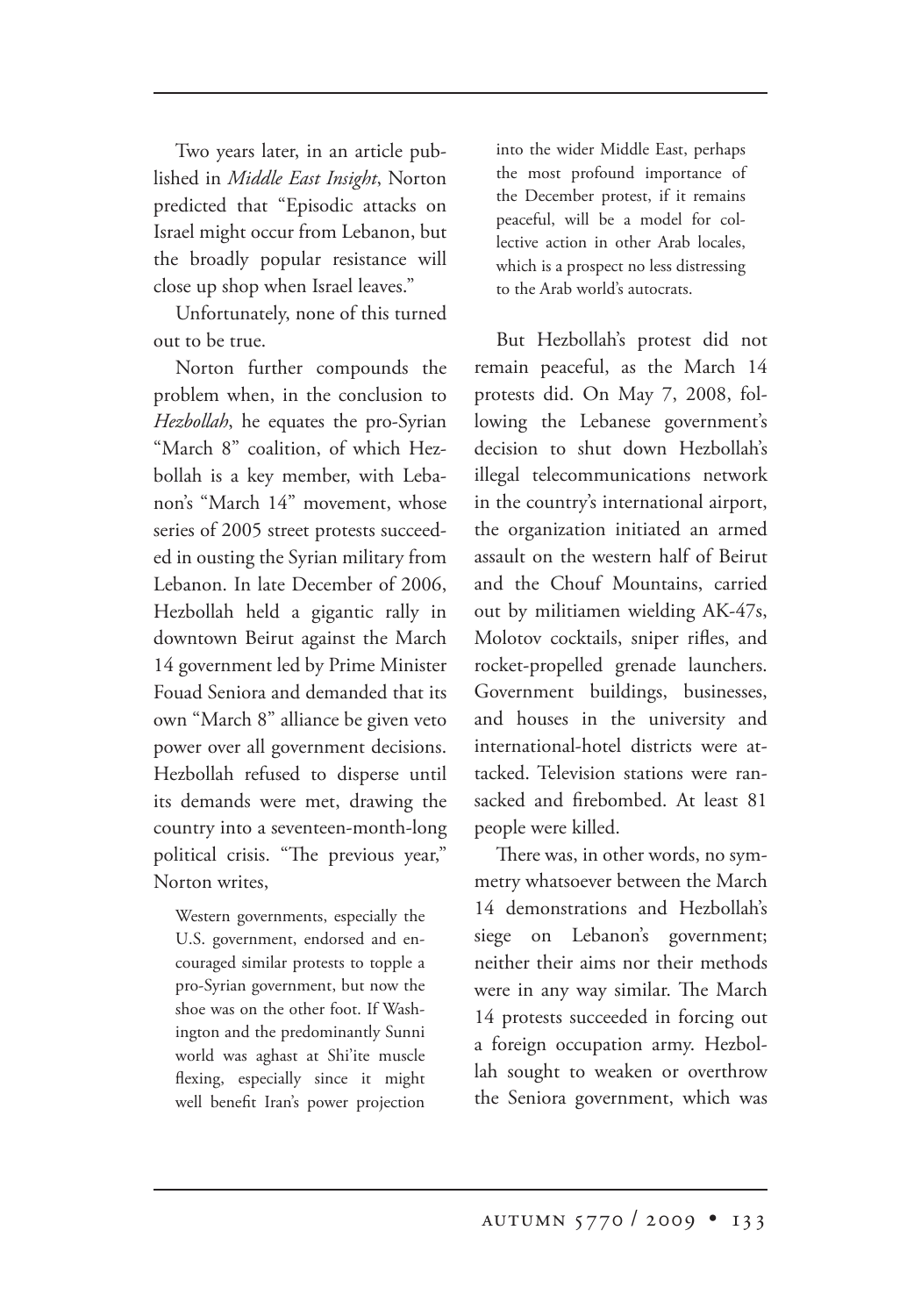neither foreign nor a dictatorship, but rather democratically elected. Hezbollah's patrons and armorers in Syria and Iran, by contrast, rule by brute force, a quality they have passed on to their Lebanese protégé. Norton's unfortunate determination to see Hezbollah as similar to the Arab world's answer to the "color" revolutions that swept Georgia and Ukraine led him to underestimate the organization's intentions in the region, as well as the measures it would be willing to employ in their service.

**I**f the first edition of *Hezbollah: A*<br>*Short History* had been published f the first edition of *Hezbollah: A* this year, instead of in 2007, Norton might well have avoided most of these mistakes. He isn't a dishonest writer, after all; he simply got some things wrong. In the new afterword to the paperback edition, he clears up some of his errors and concludes with a far more realistic tone than before. "The threat of a new war cannot be ignored," he writes on the last page of the afterword, "even if neither Israel nor Hezbollah seem particularly anxious for it to erupt." Perhaps more important, Norton warns that "Should the United States or Israel, or both, attack Iran's nuclear enrichment facilities with the goal of thwarting Iran's drive to build nuclear weapons, it is possible that Hezbollah would retaliate with its rocket arsenal

against Israel." Gone, it appears, are his assumptions that Hezbollah is on a path to reasonableness and moderation. For Norton, the last two years have apparently been a reality check.

As they have been for most of the rest of us, too. To give Norton the benefit of the doubt, I must confess that, in the past, I have made some of the same errors in judgment regarding Hezbollah. Although the Lebanese scene is not foreign to me, I also thought Israel's withdrawal from that country should have ended the problem—though I wasn't writing professionally about Hezbollah at the time. I also was caught off guard by the 2006 war, but so were most Lebanese and most Israelis. Even Hassan Nasrallah himself said he was surprised by the intensity of the conflagration he ignited. In the end, Norton's errors are the same errors most of us made.

Why were so many people mistaken about Hezbollah? The truth is that it is easy to underestimate the organization. For a variety of reasons, Hezbollah often looks more reasonable than it actually is. For starters, it really *is* more disciplined and restrained than al-Qaida, the Taliban, Hamas, and other militant Islamic groups in the Middle East. It really *does* compete in elections and join in parliamentary coalitions. And while it sometimes uses force to get its way, at other times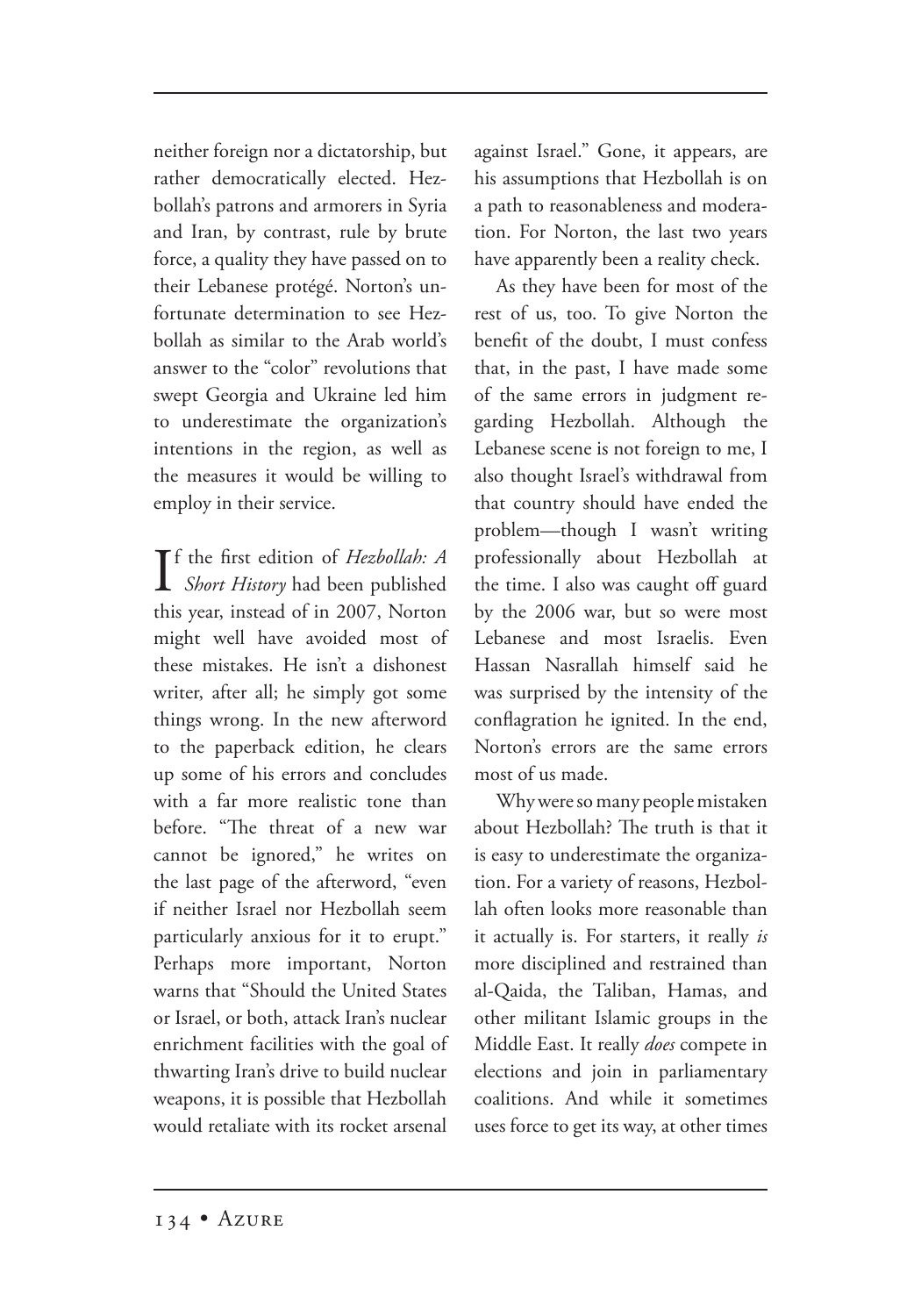it protests nonviolently—something that would not even occur to the likes of Osama Bin Laden or Abu Musab al-Zarqawi. Moreover, its sophisticated media relations department employs spokesmen who know exactly what liberal-minded Westerners want to hear. If you squint hard enough at Hezbollah, it can sometimes look like a somewhat cruder version of Turkey's Justice and Development Party (AKP), a group of former Islamists who really have joined the democratic mainstream.

During the time I lived in Beirut and since, I've spoken with numerous Hezbollah officials, and I know from experience that they use sanitized, politically correct language when speaking to Westerners, studiously avoiding the hysterical and bigoted rhetoric typical of the party's *Al Manar* television network and newspapers. They're much more adept at this than they used to be, and Norton, after listening to them for years, seems to have taken much of this talk at face value.

It is also possible that Norton, unlike many of us in the media, is unfamiliar with Hezbollah's bullying tactics toward journalists of whom they disapprove. After cracking a joke about Hezbollah on my blog in late 2005, Hussein Naboulsi of their media relations department called me at home and said, "We know who you

are, we read everything you write, and we know where you live." During the war in 2006, Beirut-based *Time* reporter Christopher Allbritton wrote the following on his Web site: "To the south, along the curve of the coast, Hezbollah is launching Katyushas, but I'm loath to say too much about them. The Party of God has a copy of every journalist's passport, and they've already hassled a number of us and threatened one." Reporter Charles Levinson of the *Wall Street Journal* had problems of his own in 2007: "My experience with Hezbollah this week has left an unpleasant taste in my mouth," he wrote. "I had heard this from other journalist friends who have recently returned from Lebanon, but discovered it for myself this week: their interaction with the press borders on fascist." True, some of the Shi'ite party's officials can be charming, even disarming. I, too, might have been inclined to cut Hezbollah some slack and take some of its moderate statements more seriously had I not seen its public-relations mask slip myself.

But Hezbollah is not just the terrorist group, political party, and social-services organization Norton so ably documents. It is also a de facto overseas branch of the Iranian Revolutionary Guard Corps. Nor does the organization make much of an attempt to hide this fact. Its original manifesto states, "We are… the